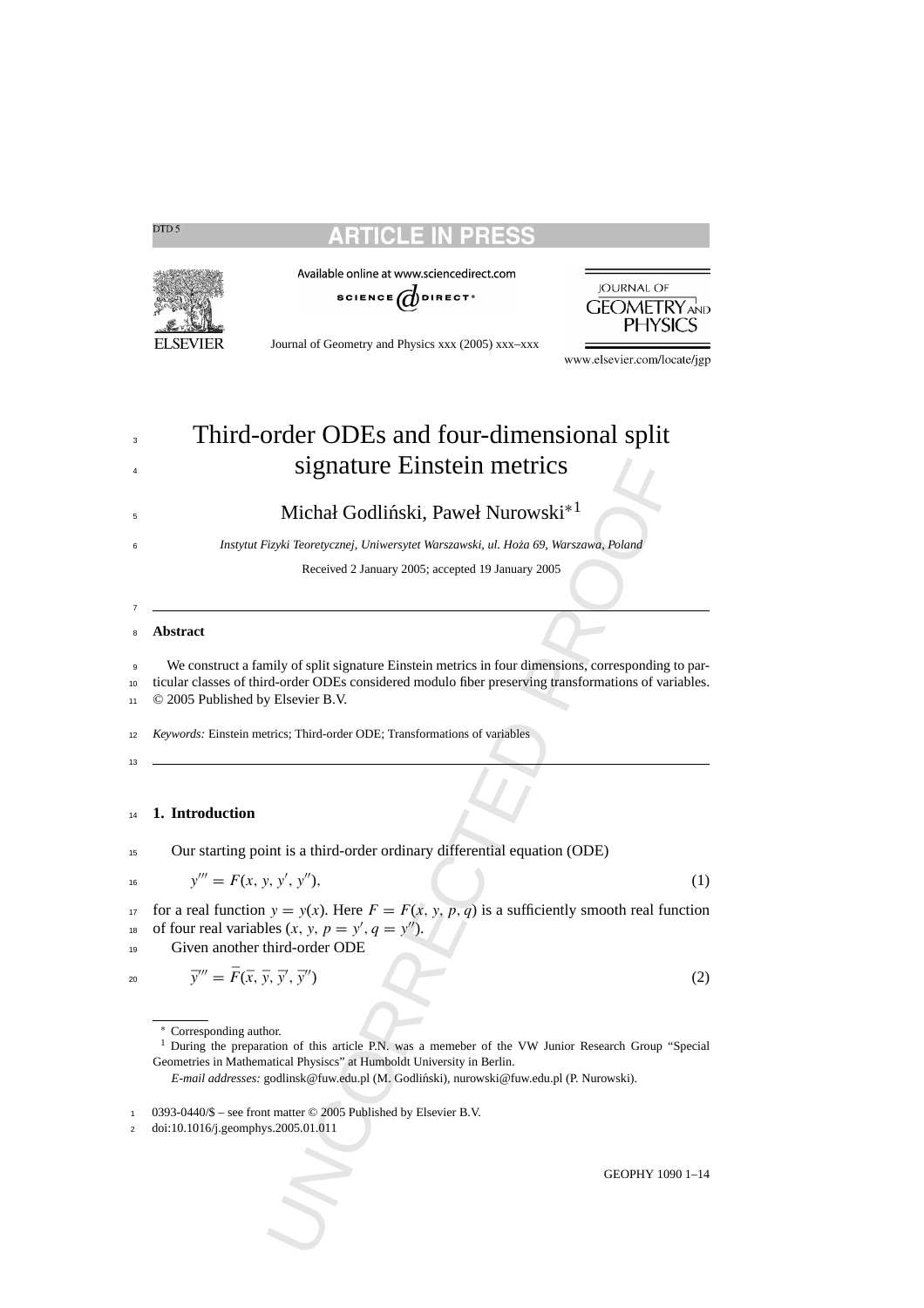# **ARTICLE IN PRE**

<span id="page-1-0"></span> $_{21}$  it is often convenient to know whether there exists a suitable transformation of variables  $22 (x, y, p, q) \rightarrow (\bar{x}, \bar{y}, \bar{p}, \bar{q})$  which brings [\(2\)](#page-0-0) to [\(1\). S](#page-0-0)everal types of such transformations are of particular importance. Here we consider fiber preserving (f.p.) transformations, which are of the form

$$
\bar{x} = \bar{x}(x), \qquad \bar{y} = \bar{y}(x, y). \tag{3}
$$

ransformation (3), which brings (2) to (1). The task of finding<br>entrementomions for ODEs (1) and (2) to (0) be (10cel/9) fig. equivalence<br>problem for third-order ODEs. In the cases of (more<br>immisions and contact transform We say that two third-order ODEs, [\(1\) and \(2\),](#page-0-0) are (locally) f.p. equivalent iff there ex- ists a (local) f.p. transformation (3), which brings (2) to (1). The task of finding nec- cessary and sufficient conditions for ODEs (1) and (2) to be (locally) f.p. equivalent, is called a f.p. equivalence problem for third-order ODEs. In the cases of (more gen- eral) point transformations and contact transformations, this problem was studied and 31 solved by Cartan [\[1](#page-13-0)] and Chern [2] in the years 1939–1941. The interest in these stud- ies has been recently revived due to the fact that important equivalence classes of third- order ODEs naturally define three-dimensional conformal Lorentzian structures including Einstein–Weyl structures. This makes these equivalence problems aplicable not only to differential geometry but also to the theory of integrable systems and general relativity [\[3,8,11\].](#page-13-0)

<sup>37</sup> In this paper we show how to construct four-dimensional split signature Einstein met- rics, starting from particular ODEs of third-order. We formulate the problem of f.p. equiv- alence in terms of differential forms. Invoking Cartan's equivalence method, we con- struct a six-dimensional manifold with a distinguished coframe on it, which encodes all information about original equivalence problem. For specific types of the ODEs, the class of Einstein metrics can be explicitly constructed from this coframe. This result is a byproduct of the full solution of the f.p. equivalence problem, that will be described in [\[5\].](#page-13-0)

 We acknowledge that all our calculations were checked by the independent use of the two symbolic calculations programs: Maple and Mathematica.

### **2. Third-order ODE and Cartan's method**

Following Cartan and Chern, we rewrite (1), using 1-forms

$$
^{49}
$$

$$
\omega^{1} = dy - p dx,
$$
  
\n
$$
\omega^{2} = dp - q dx,
$$
  
\n
$$
\omega^{3} = dq - F(x, y, p, q) dx,
$$
  
\n
$$
\omega^{4} = dx.
$$
\n(4)

50 These are defined on the second jet space  $\mathcal{J}^2$  locally parametrized by  $(x, y, p, q)$ . Each <sup>51</sup> solution  $y = f(x)$  of (1) is fully described by the two conditions: forms  $ω<sup>1</sup>$ ,  $ω<sup>2</sup>$ ,  $ω<sup>3</sup>$  vanish  $\epsilon_2$  on a curve  $(t, f(t), f'(t), f''(t))$  and, as this defines a solution up to transformations of *x*,  $\omega^4 = dt$  on this curve. Suppose now, that Eq. (1) undergoes fiber preserving transformations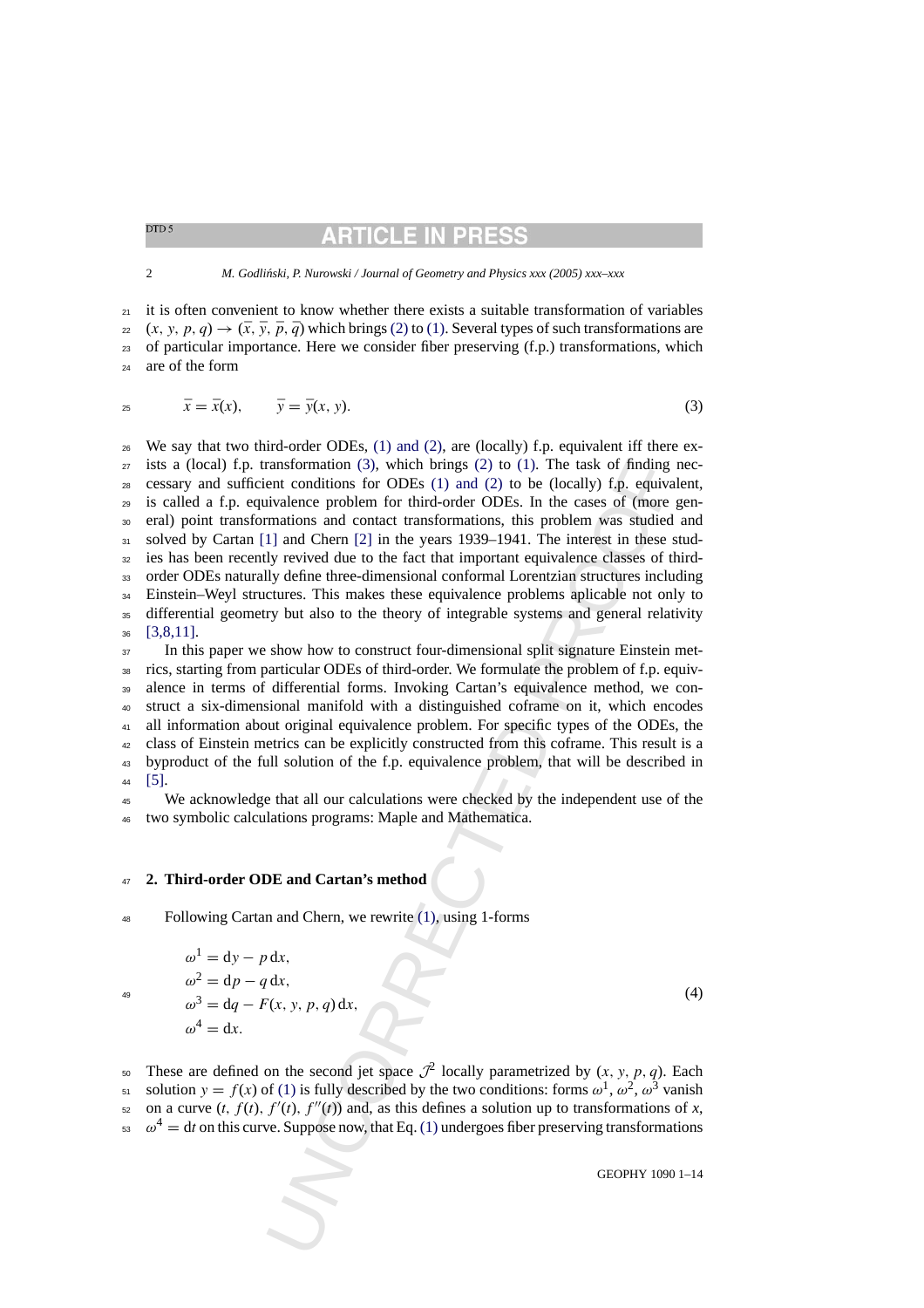### RTICLE IN PR

#### <span id="page-2-0"></span> $54$  [\(3\).](#page-1-0) Then the forms [\(4\)](#page-1-0) transform by

 $\omega^2 \rightarrow \bar{\omega}^2 = \beta(\omega^2 + \gamma \omega^1),$ 

 $\omega^1 \rightarrow \bar{\omega}^1 = \alpha \omega^1$ ,

 $\omega^4 \rightarrow \bar{\omega}^4 = \lambda \omega^4$ .

$$
\omega^2 \to \bar{\omega}^2 = \beta(\omega^2 + \gamma \omega^1),
$$
  
\n
$$
\omega^3 \to \bar{\omega}^3 = \epsilon(\omega^3 + \eta \omega^2 + \varkappa \omega^1),
$$
\n(5)

where functions α, β, γ,  $\epsilon$ , η, κ, λ are defined on  $\mathcal{J}^2$ , satisfy αβελ  $\neq 0$  and are determined <sup>57</sup> by a particular choice of transformation (3). A fiber preserving equivalence class of ODEs is  $58$  described by forms (4) defined up to transformations (5). Eqs. (1) and (2) are f.p. equivalent,

<sup>59</sup> iff their corresponding forms  $(\omega^i)$  and  $(\bar{\omega}^j)$  are related as above.

 $\omega_{\text{so}}$  We now apply Cartan's equivalence method [9,10]. Its key idea is to enlarge the space  $\mathcal{J}^2$ 

**to a new manifold**  $\tilde{\mathcal{P}}$ **, on which functions**  $\alpha$ **,**  $\beta$ **,**  $\gamma$ **,**  $\epsilon$ **,**  $\eta$ **,**  $\varkappa$ **, λ are additional coordinates. The** 

 $\epsilon_2$  coframe ( $\omega^i$ ) defined up to transformations (5), is now replaced by a set of four well-defined <sup>63</sup> 1-forms

$$
^{64}
$$

$$
\theta^2 = \beta(\omega^2 + \gamma \omega^1),
$$
  
\n
$$
\theta^3 = \epsilon(\omega^3 + \eta \omega^2 + \varkappa \omega^1),
$$
  
\n
$$
\theta^4 = \lambda \omega^4
$$

 $\theta^1 = \alpha \omega^1$ .

 $\epsilon$ <sub>65</sub> on  $\tilde{\mathcal{P}}$ . If, in addition, the following f.p. invariant condition [4,6]

$$
F_{qq} \neq 0
$$

*i*, *P*, *y*, *e*, *p*, *x*, *A* are defined on *J*<sup>-</sup>, satisty  $q\neq k \neq 0$  and are deferred to  $J^*$ , satisty  $q\neq k \neq 0$  and are deferred to  $J^*$ , and  $(\delta)$  are related as above.<br>Cate of transformation (3). A fiber  $67$  is satisfied then, there is a geometrically distinguished way of choosing five parame-68 ters  $\beta, \epsilon, \eta, \varkappa, \lambda$  to be functions of  $(x, y, p, q, \alpha, \gamma)$ . Then, on a six-dimensional man-69 ifold P parametrized by  $(x, y, p, q, \alpha, \gamma)$  Cartan's method give a way of supplement-<sup>70</sup> ing the well-defined four 1-forms ( $\theta^i$ ) with two other 1-forms  $\Omega^1$ ,  $\Omega^2$  so that the set  $\theta^1$ ,  $(\theta^1, \theta^2, \theta^3, \theta^4, \Omega^1, \Omega^2)$  constitutes a rigid coframe on P. According to the theory of G-<sup>72</sup> structures [\[7,10\], a](#page-13-0)ll information about a f.p. equivalence class of Eq. (1) satisfying  $F_{qq} \neq 0$ is encoded in the coframe  $(\theta^1, \theta^2, \theta^3, \theta^4, \Omega^1, \Omega^2)$ . Two Eqs. (1) and (2) are f.p. equivalent, <sup>74</sup> iff there exists a diffeomorphism  $\psi : \mathcal{P} \to \bar{\mathcal{P}}$ , such that  $\psi^* \bar{\theta}^i = \theta^i$ ,  $\psi^* \bar{\Omega}^A = \Omega^A$ , where  $75 \text{ } i = 1, 2, 3, 4 \text{ and } A = 1, 2.$  The procedure of constructing manifold P and the coframe  $\pi$  ( $\theta^i$ ,  $\Omega^A$ ) is explained in details in [9,10] for a general case and in [4,5] for this specific  $\tau$  problem. Here we omit the details of this procedure, summarizing the results on f.p. equiv-<sup>78</sup> alence problem in the following theorem.

**Theorem 2.1.** A third-order ODE  $y''' = F(x, y, y', y'')$ , satisfying  $F_{qq} \neq 0$ , considered <sup>80</sup> *modulo fiber preserving transformations of variables*, *uniquely defines a six-dimensional manifold* P, and an invariant coframe  $(\theta^1, \theta^2, \theta^3, \theta^4, \Omega^1, \Omega^2)$  on it. In local coordinates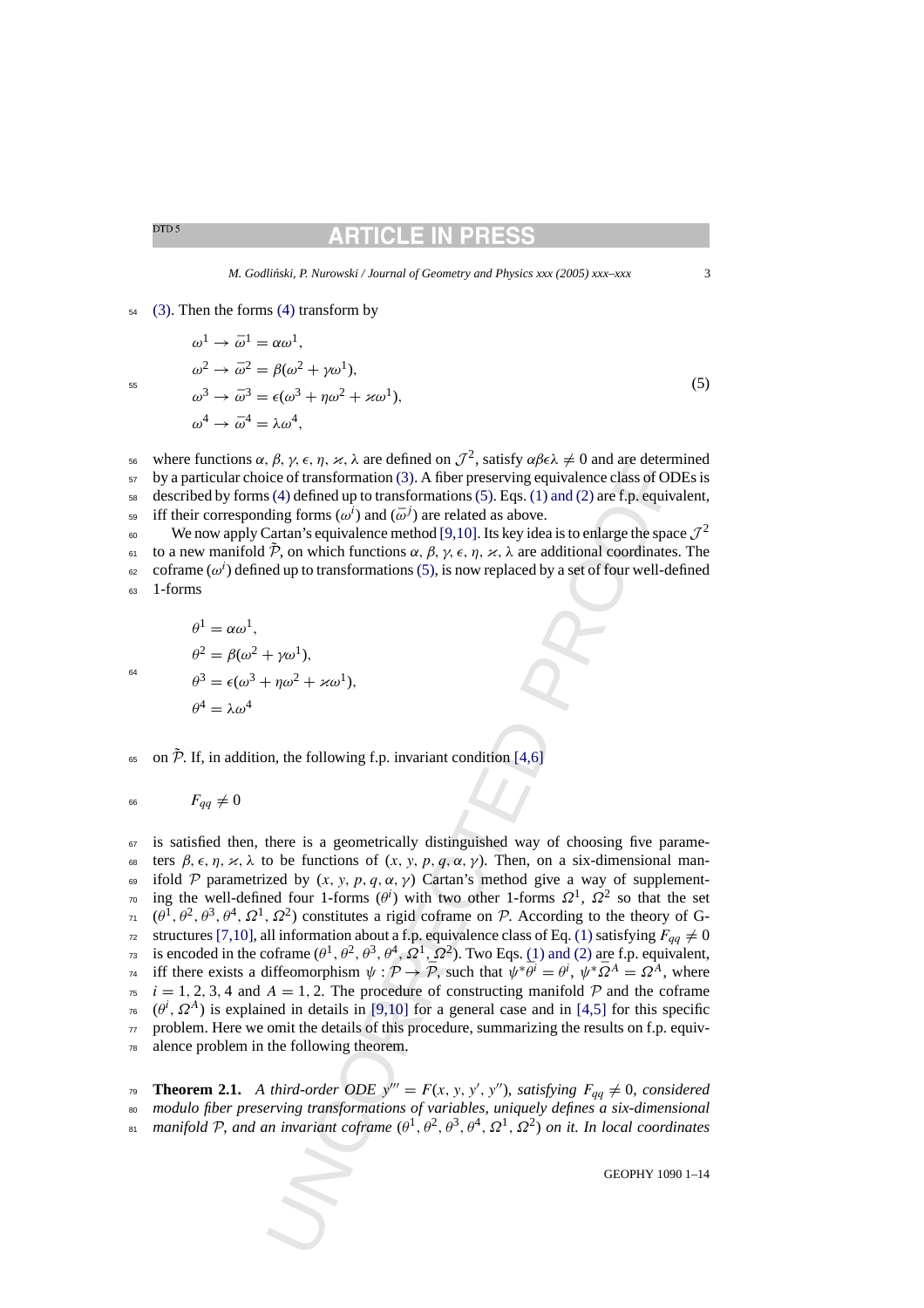### **ARTICLE IN PRES**

<span id="page-3-0"></span>4 *M. Godli ´nski, P. Nurowski / Journal of Geometry and Physics xxx (2005) xxx–xxx*

 $x_2$   $(x, y, p = y', q = y'', \alpha, \gamma)$  *this coframe is given by* 

UNCORRE[CT](#page-1-0)ED PROOF <sup>θ</sup><sup>1</sup> <sup>=</sup> αω1, <sup>θ</sup><sup>2</sup> <sup>=</sup> <sup>1</sup> 6 Fqq(ω<sup>2</sup> <sup>+</sup> γω1), <sup>θ</sup><sup>3</sup> <sup>=</sup> <sup>1</sup> 36α Fqq <sup>ω</sup><sup>3</sup> <sup>+</sup> <sup>γ</sup> <sup>−</sup> <sup>1</sup> 3 -Fqω<sup>2</sup> <sup>+</sup> 1 2 <sup>γ</sup><sup>2</sup> <sup>+</sup> <sup>K</sup> ω1 -, <sup>θ</sup><sup>4</sup> <sup>=</sup> <sup>6</sup><sup>α</sup> Fqq ω4, <sup>Ω</sup><sup>1</sup> <sup>=</sup> <sup>1</sup> Fqq <sup>−</sup>Fqqqγ<sup>2</sup> <sup>+</sup> 2 3 FqqqFq + 1 3 F2 qq <sup>+</sup> <sup>2</sup>Fqqpγ + FqqKq + 2FqqqK − 2Fqqy <sup>ω</sup><sup>1</sup> <sup>−</sup> <sup>γ</sup> <sup>α</sup> dα <sup>Ω</sup><sup>2</sup> = − <sup>1</sup> 6α Fqq <sup>1</sup> 2 <sup>γ</sup><sup>2</sup> <sup>+</sup> 1 3 Fqγ + K ω4 + 1 6α −1 2 Fqqqγ<sup>2</sup> <sup>+</sup> 1 3 FqqqFq <sup>+</sup> Fqqp<sup>γ</sup> <sup>+</sup> FqqqK <sup>−</sup> Fqqyω2 + 1 6α −1 2 Fqqqγ<sup>3</sup> <sup>+</sup> 1 6 F2 qq + 1 3 FqqqFq <sup>+</sup> Fqqpγ2 <sup>+</sup> (FqqKq <sup>−</sup> Fqqy <sup>+</sup> FqqqK)<sup>γ</sup> <sup>−</sup> <sup>1</sup> 3 FqqFqy <sup>−</sup> FqqKp <sup>−</sup> <sup>1</sup> 3 FqqFqKq + 1 3 F2 qqK <sup>ω</sup><sup>1</sup> <sup>+</sup> 1 6α Fqq dγ, <sup>83</sup> (6)

<sup>84</sup> *where K denotes*

<sup>84</sup> where K denotes  
\n
$$
K = \frac{1}{6}(F_{qx} + pF_{qy} + qF_{qp} + FF_{qq}) - \frac{1}{9}F_q^2 - \frac{1}{2}F_p
$$

*as* and  $\omega^i$ ,  $i = 1, 2, 3, 4$  are defined by the ODE via (4).

87 Exterior derivatives of the above invariant forms read

$$
d\theta^{1} = \Omega^{1} \wedge \theta^{1} + \theta^{4} \wedge \theta^{2},
$$
  
\n
$$
d\theta^{2} = \Omega^{2} \wedge \theta^{1} + a\theta^{3} \wedge \theta^{2} + b\theta^{4} \wedge \theta^{2} + \theta^{4} \wedge \theta^{3},
$$
  
\n
$$
d\theta^{3} = \Omega^{2} \wedge \theta^{2} - \Omega^{1} \wedge \theta^{3} + (2 - 2c)\theta^{3} \wedge \theta^{2} + e\theta^{4} \wedge \theta^{1} + 2b\theta^{4} \wedge \theta^{3},
$$
  
\n
$$
d\theta^{4} = \Omega^{1} \wedge \theta^{4} + f\theta^{4} \wedge \theta^{1} + (c - 2)\theta^{4} \wedge \theta^{2} + a\theta^{4} \wedge \theta^{3},
$$
  
\n
$$
d\Omega^{1} = (2c - 2)\Omega^{2} \wedge \theta^{1} - \Omega^{2} \wedge \theta^{4} + g\theta^{1} \wedge \theta^{2} + h\theta^{1} \wedge \theta^{3}
$$
  
\n
$$
+ k\theta^{1} \wedge \theta^{4} - f\theta^{2} \wedge \theta^{4},
$$
  
\n
$$
d\Omega^{2} = \Omega^{2} \wedge \Omega^{1} - a\Omega^{2} \wedge \theta^{3} - b\Omega^{2} \wedge \theta^{4} + l\theta^{1} \wedge \theta^{2} + m\theta^{1} \wedge \theta^{3} + n\theta^{1} \wedge \theta^{4}
$$
  
\n
$$
+ r\theta^{2} \wedge \theta^{3} + s\theta^{2} \wedge \theta^{4} - f\theta^{3} \wedge \theta^{4},
$$
  
\n(7)

where 
$$
a, b, c, e, f, g, h, k, l, m, n, r, s
$$
 are functions on  $P$ , which can be simply calculated  
due to formulae (6). The simplest and the most symmetric case, when all the func-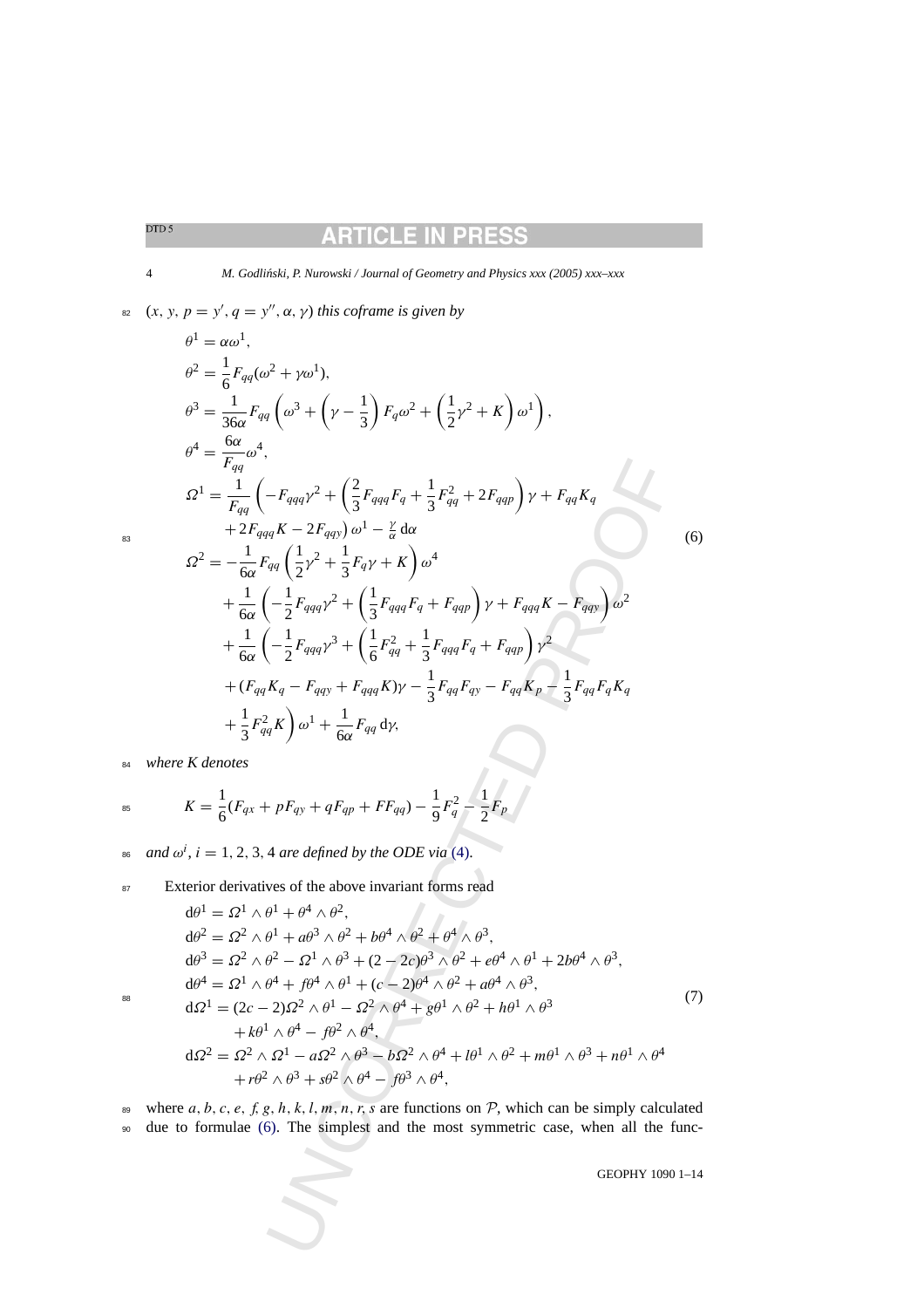### RTICLE IN PRI

<span id="page-4-0"></span> $91$  tions a, b, c, e, f, g, h, k, l, m, n, r, s vanish, corresponds to the f.p. equivalence class of 92 equation

$$
y''' = \frac{3}{2} \frac{y''^2}{y'}.
$$

I Cartan connection on  $\mathcal{P} = SO(2, 2)$ . Since the Levi-Civita connection<br>on f.p. equivalence classes of ODEs (1), Eqs. (7) may be interpretenties in four dimensions also takes value in so(2, 2), we ask<br>on f.p. equivalenc 94 In this case, the manifold  $P$  is (locally) the Lie group  $SO(2, 2)$  and the coframe <sup>95</sup> ( $\theta^1$ ,  $\theta^2$ ,  $\theta^3$ ,  $\theta^4$ ,  $\Omega^1$ ,  $\Omega^2$ ) is a basis of left invariant forms, which can be collected to the 96 so(2, 2)-valued flat Cartan connection on  $P = SO(2, 2)$ . Since the Levi–Civita connection  $\gamma$  for the split signature metrics in four dimensions also takes value in so(2, 2), we ask under <sup>98</sup> which conditions on f.p. equivalence classes of ODEs (1), Eqs. (7) may be interpreted as <sup>99</sup> the structure equations for the Levi–Civita connection of a certain four-dimensional split <sup>100</sup> signature metric *G*.

### <sup>101</sup> **3. The construction of the metrics**

It is convenient to change the basis of 1-forms  $\theta^1$ ,  $\theta^2$ ,  $\theta^3$ ,  $\theta^4$ ,  $\Omega^1$ ,  $\Omega^2$  on  $\mathcal P$  to

$$
\tau^{1} = 2\theta^{1} + \theta^{4}, \qquad \tau^{2} = \Omega^{2}, \qquad \tau^{3} = \Omega^{2} + 2\theta^{3}, \qquad \tau^{4} = \theta^{4},
$$
  

$$
\gamma_{1} = \Omega^{1}, \qquad \gamma_{2} = \Omega^{1} + 2\theta^{2}.
$$
 (8)

<sup>102</sup> After this change, Eqs. (7) yield the formulae for the exterior differentials of <sup>103</sup>  $\tau^1$ ,  $\tau^2$ ,  $\tau^3$ ,  $\tau^4$ ,  $\Gamma_1$ ,  $\Gamma_2$ . These are the formulae (23) of Appendix A. They can be used to <sup>104</sup> analyze the properties of the following bilinear tensor field

$$
105\,
$$

$$
\tilde{G} = \tilde{G}_{ij} \tau^i \tau^j = 2\tau^1 \tau^2 + 2\tau^3 \tau^4
$$
\n(9)

<sup>106</sup> on P. The first question we ask here is the following: under which conditions on 107 a, b, c, e, f, g, h, k, l, m, n, r, s the first four of Eqs. (23) may be identified with

$$
\mathrm{d}\tau^i+\boldsymbol{\varGamma}^i_{\ j}\wedge\tau^j=0,
$$

where the 1-forms  $\Gamma^i_j$ , i,  $j = 1, 2, 3, 4$  satisfy

$$
I_{10} \t\t \t\t \t\Gamma_{(ij)} = 0, \t\t \text{and} \t\t \t\Gamma_{ij} = \tilde{G}_{ik} \Gamma_j^k.
$$

<sup>111</sup> This happens if and only if

$$
c = 0, \t l = 0, \t r = 0, \t s = 0. \t (10)
$$

<sup>113</sup> Now, we call 1-forms  $Γ_1, Γ_2$  as *vertical* and 1-forms  $τ^1, τ^2, τ^3, τ^4$  as *horizontal*. To be able <sup>114</sup> to interprete

$$
R^i_j = d\Gamma^i_j + \Gamma^i_k \wedge \Gamma^k_j
$$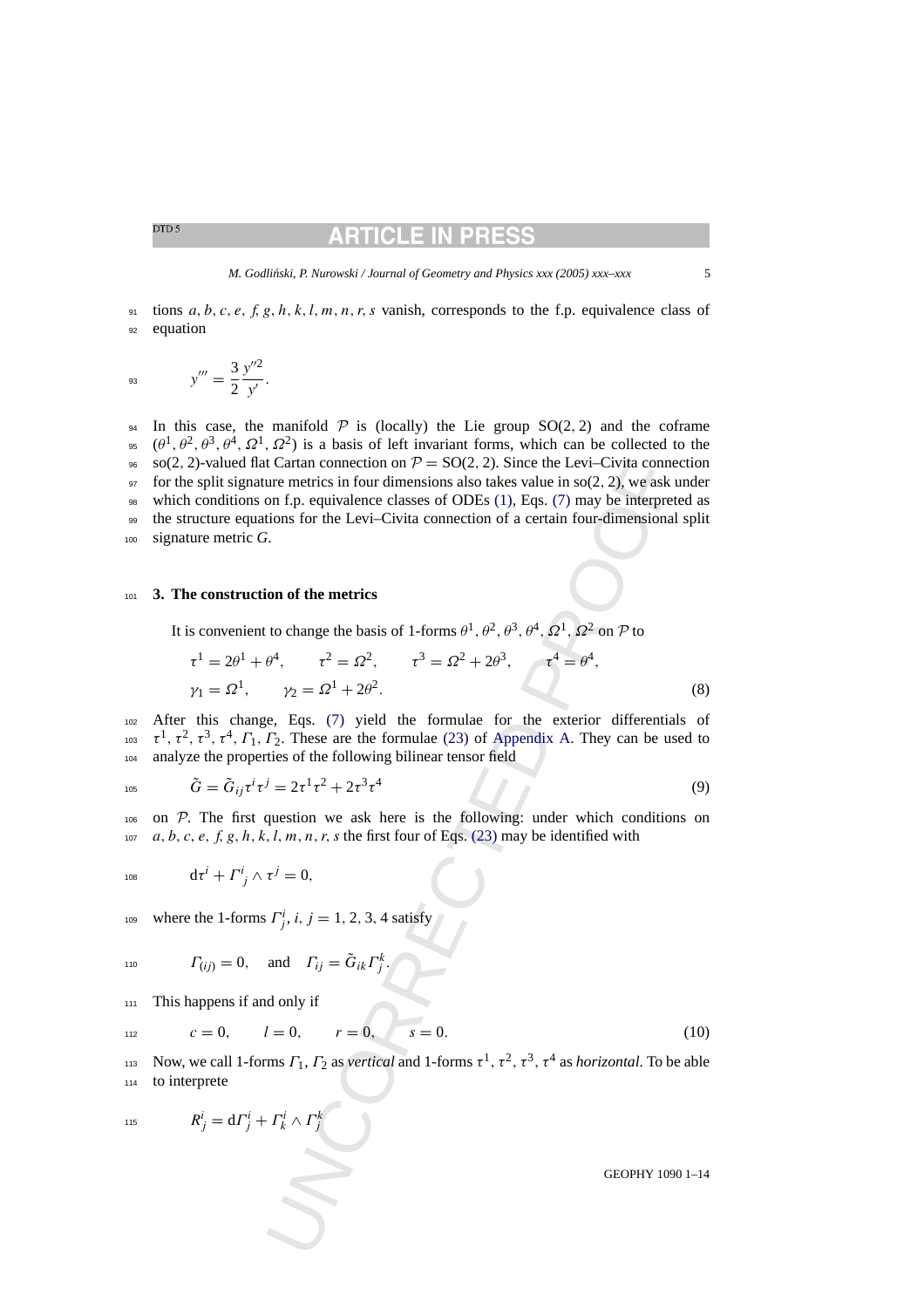<span id="page-5-0"></span>

6 *M. Godli ´nski, P. Nurowski / Journal of Geometry and Physics xxx (2005) xxx–xxx*

116 as a curvature, we have to require that it is horizontal, i.e. contains no  $\Gamma_1$ ,  $\Gamma_2$  terms. This is 117 equivalent to

$$
m = 0, \qquad a = 0, \qquad g = 0, \qquad f = -b. \tag{11}
$$

<sup>119</sup> If these conditions are satisfied then the exterior derivatives of [\(23\)](#page-12-0) give also

$$
h = 0, \qquad h = 0. \tag{12}
$$

121 Concluding, having conditions  $(10)$ – $(12)$  satisfied, we have the following differentials of the coframe  $(\theta^1, \theta^2, \theta^3, \theta^4, \Gamma_1, \Gamma_2)$ :

 $d\tau^1 = \Gamma_1 \wedge \tau^1$ ,  $d\tau^2 = -\Gamma_1 \wedge \tau^2 + \frac{1}{2}n\tau^1 \wedge \tau^4,$ d $\tau^3 = -\Gamma_2 \wedge \tau^3 + \left(\frac{1}{2}n - e\right)\tau^1 \wedge \tau^4,$  (13)  $d\tau^4 = \Gamma_2 \wedge \tau^4$ .  $d\Gamma_1 = \tau^1 \wedge \tau^2 + \frac{1}{2}$  $\frac{1}{2}k\tau^1 \wedge \tau^4$ ,

$$
d\Gamma_1 = \tau^1 \wedge \tau^2 + \frac{1}{2}k\tau^1 \wedge \tau^4,
$$
  
\n
$$
d\Gamma_2 = \frac{1}{2}k\tau^1 \wedge \tau^4 - \tau^3 \wedge \tau^4,
$$

<sup>124</sup> and the following formulae for the matrix of 1-forms

$$
I_{125}^{i} = \begin{pmatrix} -\Gamma_1 & 0 & 0 & 0 \\ 0 & \Gamma_1 & 0 & -\frac{1}{2}n\tau^1 + (e - \frac{1}{2}n)\tau^4 \\ \frac{1}{2}n\tau^1 - (e - \frac{1}{2}n)\tau^4 & 0 & \Gamma_2 & 0 \\ 0 & 0 & 0 & -\Gamma_2 & \end{pmatrix}.
$$

126 Moreover, introducing the frame of the vector fields  $(X_1, X_2, X_3, X_4, Y_1, Y_2)$  dual to the 127 coframe  $\tau^1, \ldots, \tau^4, \Gamma_1, \Gamma_2$  we get the following non-vanishing 2-forms  $R^i_j$ :

oframe 
$$
(\theta^1, \theta^2, \theta^3, \theta^4, \Gamma_1, \Gamma_2)
$$
:  
\n $dt^1 = \Gamma_1 \wedge \tau^1$ ,  
\n $dt^2 = -\Gamma_1 \wedge \tau^2 + \frac{1}{2}n\tau^1 \wedge \tau^4$ ,  
\n $dt^3 = -\Gamma_2 \wedge \tau^3 + (\frac{1}{2}n - e) \tau^1 \wedge \tau^4$ ,  
\n $dt^4 = \Gamma_2 \wedge \tau^4$ ,  
\n $d\Gamma_1 = \tau^1 \wedge \tau^2 + \frac{1}{2}k\tau^1 \wedge \tau^4$ ,  
\n $d\Gamma_2 = \frac{1}{2}k\tau^1 \wedge \tau^4 - \tau^3 \wedge \tau^4$ ,  
\nthe following formulae for the matrix of 1-forms  
\n $\Gamma_j^i = \begin{pmatrix} -\Gamma_1 & 0 & 0 & 0 \\ 0 & \Gamma_1 & 0 & -\frac{1}{2}n\tau^1 + (e - \frac{1}{2}n)\tau^4 \\ \frac{1}{2}n\tau^1 - (e - \frac{1}{2}n)\tau^4 & 0 & \Gamma_2 & 0 \\ 0 & 0 & 0 & -\Gamma_2 \end{pmatrix}$   
\neover, introducing the frame of the vector fields  $(X_1, X_2, X_3, X_4, Y_1, Y_2)$  dual to  
\n $m = \tau^1, ..., \tau^4, \Gamma_1, \Gamma_2$  we get the following non-vanishing 2-forms  $R_j^i$ ;  
\n $R_1^1 = -\tau^1 \wedge \tau^2 - \frac{1}{2}k\tau^1 \wedge \tau^4$ ,  
\n $R_2^2 = \tau^1 \wedge \tau^2 + \frac{1}{2}k\tau^1 \wedge \tau^4$ ,  
\n $R_3^2 = \frac{1}{2}k\tau^1 \wedge \tau^2 + (\frac{1}{2}n_4 + e_1 - \frac{1}{2}n_1)\tau^1 \wedge \tau^4 - \frac{1}{2}k\tau^3 \wedge \tau^4$ ,  
\n $R_3^3 = \frac{1}{2}k\tau^1 \wedge \tau^4 - \tau^3 \wedge \tau^4$ .  
\n $f_4^4 = -\frac$ 

128

Here  $f_i$  denotes  $X_i(f)$ . It further follows that  $Ric_{ij} = R_{ikj}^k$  satisfies

$$
Ric_{ij} = -\tilde{G}_{ij}.
$$
 (14)

<sup>131</sup> These preparatory steps enable us to associate with each f.p. equivalence class of ODEs 132 [\(1\)](#page-0-0) satisfying conditions (10)–(12) a four-manifold  $M$  equipped with a split signature <sup>133</sup> Einstein metric *G*. This is done as follows.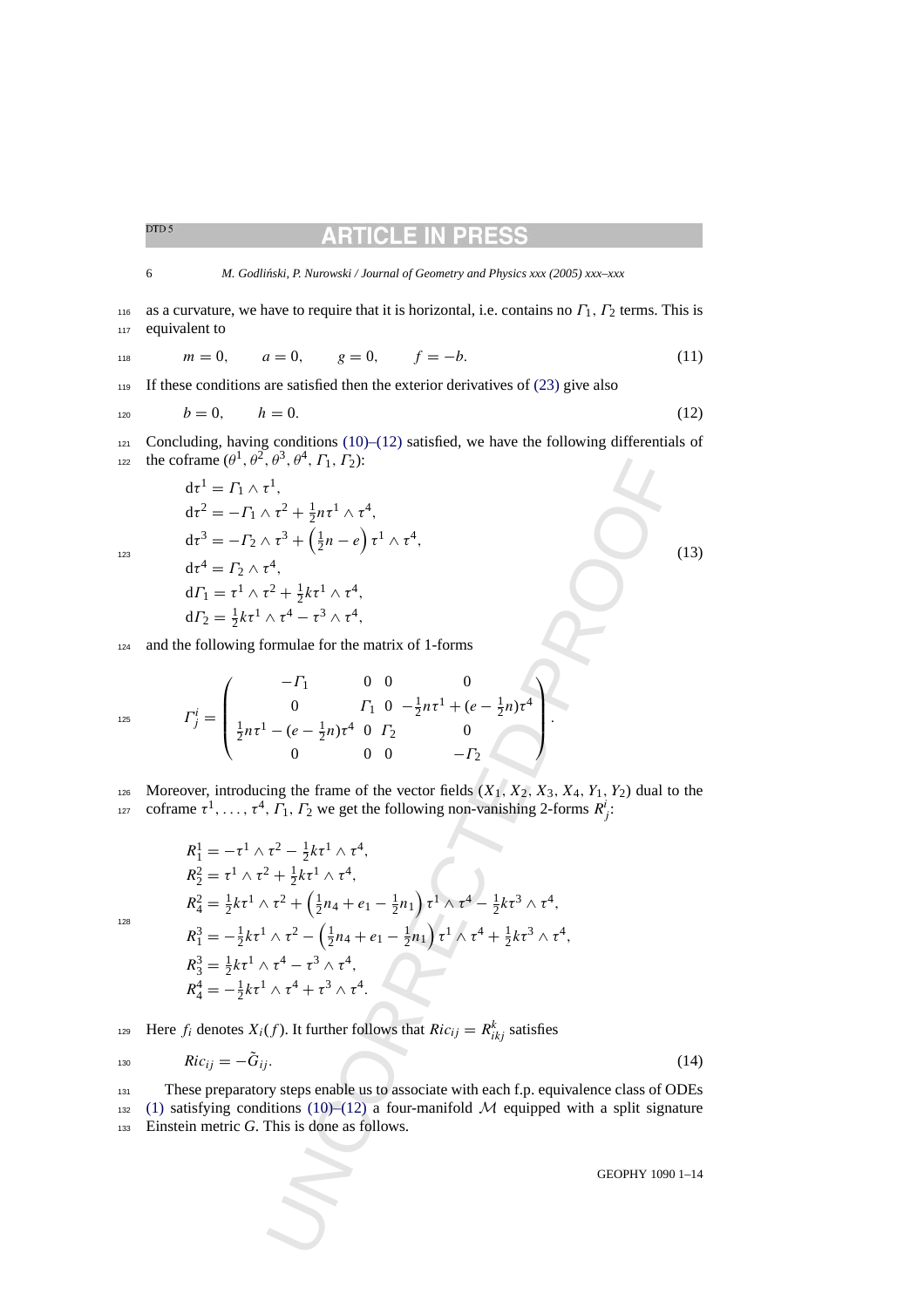# RTICLE IN PR

- <span id="page-6-0"></span>**•** The system [\(13\)](#page-5-0) guarantees that the distribution V spanned by the vector fields  $Y_1, Y_2$ <sup>135</sup> is integrable. The leaf space of this foliation is four-dimensional and may be identified 136 with M. We also have the projection  $\pi : \mathcal{P} \to \mathcal{M}$ .
- The tensor field  $\tilde{G}$  is degenerate,  $\tilde{G}(Y_1, \cdot) = 0$ ,  $\tilde{G}(Y_2, \cdot) = 0$ , along the leaves of  $\cal V$ . 138 Moreover, equations [\(13\)](#page-5-0) imply that

$$
L_{Y_1}\tilde{G} = 0, \qquad L_{Y_2}\tilde{G} = 0.
$$

Thus,  $\tilde{G}$  projects to a well-defined split signature metric  $G$  on  $\mathcal{M}$ .

- The Levi–Civita connection 1-form for G and the curvature 2-form, pull-backed via  $\pi^*$ to P, identify with  $\Gamma^i_j$  and  $R^i_j$ , respectively.
- <sup>143</sup> Thus, due to equations (14), the metric *G* satisfies the Einstein field equations with 144 cosmological constant  $\Lambda = -1$ .

ts to a well-defined split signature metric G on M.<br>
a connection 1-form for 6 and the curvature 2-form, pull-backed v<br>
dit  $\Gamma_j^i$  and  $R_j^i$ , respectively.<br>
quations (14), the metric G satisfies the Einstein field equat 145 Below we find all functions  $F = F(x, y, p, q)$  which solve conditions [\(10\)–\(12\).](#page-4-0) This <sup>146</sup> will enable us to write down the explicit formulae for the Einstein metrics *G* associated with the corresponding equations  $y''' = F(x, y, y', y'')$ .

148 The conditions  $b = 0$ ,  $c = 0$  in coordinates x, y, p, q,  $\alpha$ ,  $\gamma$  read

$$
F_{qp} + \frac{1}{3}F_{qq} + 3K_q = 0, \qquad F_{qqq}\gamma - F_{qqp} - \frac{1}{3}F_{qqq}F_q + \frac{1}{6}F_{qq}^2 = 0.
$$

150 The most general funtion  $F(x, y, p, q)$  defining third-order ODEs satisfying these con-<sup>151</sup> straints is

$$
F = \frac{3}{2} \frac{q^2}{p + \sigma(x, y)} + 3 \frac{\sigma_x(x, y) + p \sigma_y(x, y)}{p + \sigma(x, y)} q + \xi(x, y, p),
$$

153 where  $\sigma$ ,  $\xi$  are arbitrary functions of two and three varaibles, respectively. Since the equations 154 are considered modulo fiber preserving transformations, we can put  $\sigma = 0$  by transformation

155  $\bar{x} = x$  and  $\bar{y} = \bar{y}(x, y)$  such that  $\bar{y}_x = -\sigma(x, \bar{y}(x, y))$ . Condition  $l = 0$  now becomes

$$
p^3 \xi_{ppp} - 3p^2 \xi_{pp} + 6p \xi_p - 6\xi = 0,
$$

<sup>157</sup> with the following general solution

$$
58 \qquad \qquad \xi = A(x, y)p^3 + C(x, y)p^2 + B(x, y)p.
$$

159 Hence  $F$  is given by

$$
^{160}
$$

 $F = \frac{3}{2}$  $q^2$ <sup>160</sup>  $F = \frac{3}{2} \frac{q}{p} + A(x, y)p^3 + C(x, y)p^2 + B(x, y)p.$  (15)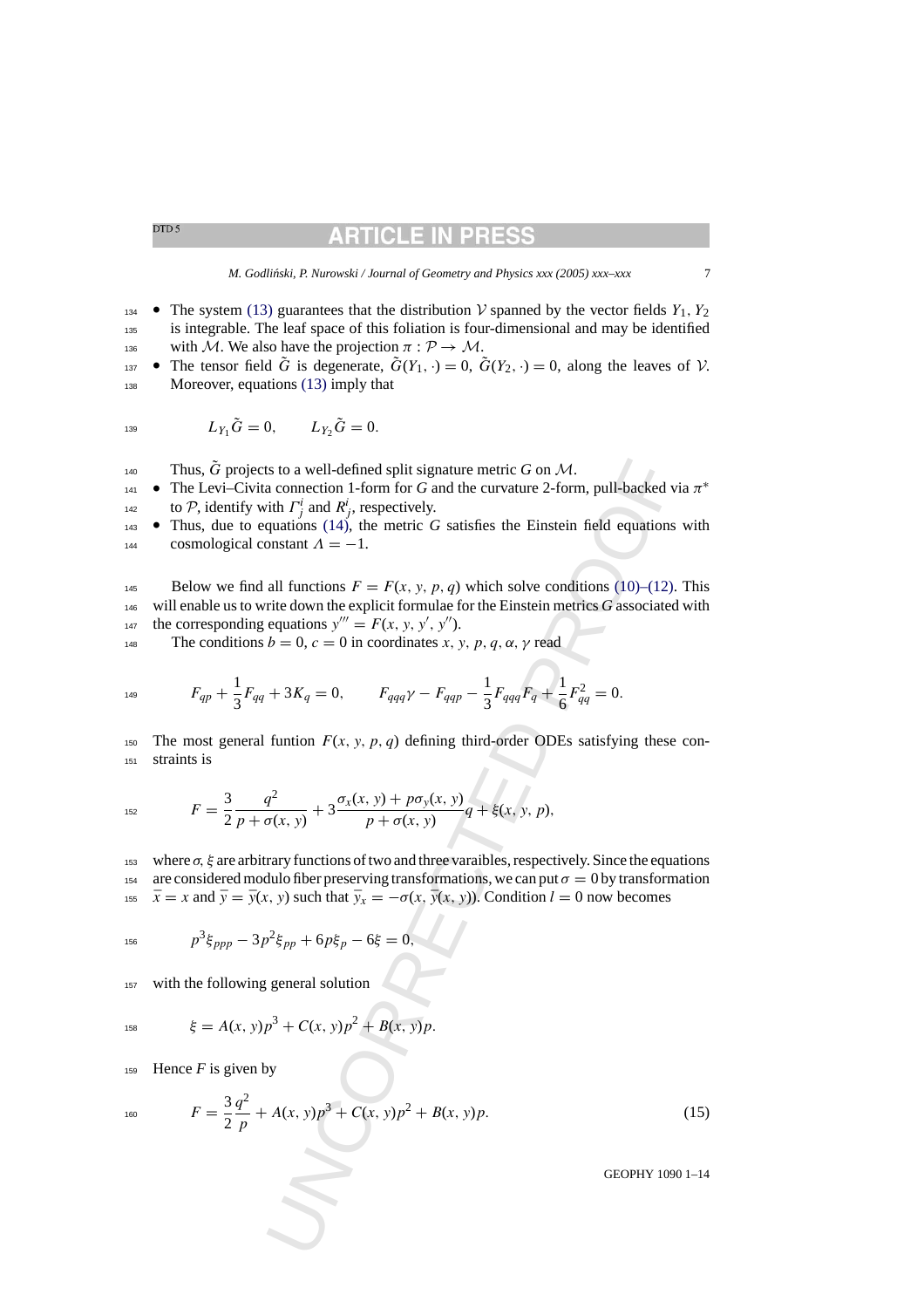# ARTICLE IN PRE

<span id="page-7-0"></span>8 *M. Godliński, P. Nurowski / Journal of Geometry and Physics xxx (2005) xxx–xxx* 

161 It further follows that it fulfills the remaining conditions  $a = f = g = h = m = r = s = 0$ <sup>162</sup> and that

$$
k = -\frac{C}{4\alpha^2 p}, \qquad n = \frac{C_y - zC - 2A_x}{8\alpha^3 p}, \qquad e = \frac{1}{2}n + \frac{tC + 2B_y - C_x}{16\alpha^3 p^2}.
$$
 (16)

<sup>164</sup> A straightforward application of [Theorem 2.1](#page-2-0) leads to the following expressions for the <sup>165</sup> 'null coframe'  $(\tau^1, \tau^2, \tau^3, \tau^4)$ :

$$
\tau^{1} = 2\alpha \, dy
$$
  
\n
$$
\tau^{2} = (4\alpha)^{-1} [C \, dx + (2A - z^{2}) \, dy + 2 \, dz]
$$
  
\n
$$
\tau^{3} = (4\alpha p)^{-1} [-(t + 2B) \, dx - C \, dy + 2 \, dt]
$$
  
\n
$$
\tau^{4} = 2\alpha p \, dx,
$$

<sup>167</sup> where the new coordinates *z* and *t* are

168  $z = \frac{\gamma}{p}, \qquad t = \frac{q}{p} + \gamma.$ 

<sup>169</sup> This brings

166

$$
170 \t\t \tilde{G} = 2(\tau^1 \tau^2 + \tau^3 \tau^4)
$$

 $\gamma$  on P to the form that depends only on coordinates  $(x, y, z, t)$ . Thus,  $\tilde{G}$  projects to a well-<sup>172</sup> defined split signature metric

$$
G = -[t2 + 2B(x, y)] dx2 + 2 dt dx + [2A(x, y) - z2] dy2 + 2 dz dy
$$

174 on a four-manifold M parmetrized by  $(x, y, z, t)$ .

IC dx +  $(2A - z^2) dy + 2 dz$ ]<br>
<sup>1</sup>[- $(t + 2B) dx - C dy + 2 dt$ ]<br>
<sup>1</sup>[- $(t + 2B) dx - C dy + 2 dt$ ]<br>
<br>
<br>
condinates z and *t* are<br>  $t = \frac{q}{p} + \gamma$ .<br>
<br>  $+ z^3 + 1$ <br>
and depends only on coordinates  $(x, y, z, t)$ . Thus,  $\tilde{G}$  projects to a vere metric<br> It follows from the construction that metric *G* is f.p. invariant. However, it does not yield all the f.p. information about the corresponding ODE. It is clear, since the function *C* which is proportional to the f. p. Cartan's invariant *k* of (13), is not appearing in the metric *G*. From the point of view of the metric, function *C* represents a 'null rotation' of coframe  $(\tau^i)$ . Thus it is not a geometric quantity. Therefore *G*, although f.p. invariant, can not distinguish between various f.p. nonequivalent classes of equations such as, for 181 example, those with  $C \equiv 0$  and  $C \neq 0$ . To fully distinguish all non-equivalent ODEs with [\(15\)](#page-6-0) one needs additional structure than the metric *G*. This structure is only fully described by the bundle  $\pi : \mathcal{P} \to \mathcal{M}$  together with the coframe  $(\tau^1, \tau^2, \tau^3, \tau^4, \Gamma_1, \Gamma_2)$  of (13) on  $\mathcal{P}$ . An alternative description, more in the spirit of the split signature metric *G*, is presented in Section [5.](#page-10-0)

Now, Eq. [\(14\)](#page-5-0) imply that the metric *G* is Einstein with cosmological consatnt  $\Lambda = -1$ . <sup>187</sup> The anti-selfdual part of its Weyl tensor is always of Petrov–Penrose type D. The selfdual 188 Weyl tensor is of type II, if the functions *A* and *B* are generic. If  $A = A(y)$  and  $B = B(x)$ <sup>189</sup> the selfdual Weyl tensor degenerates to a tensor of type D. Summing up we have following <sup>190</sup> theorem.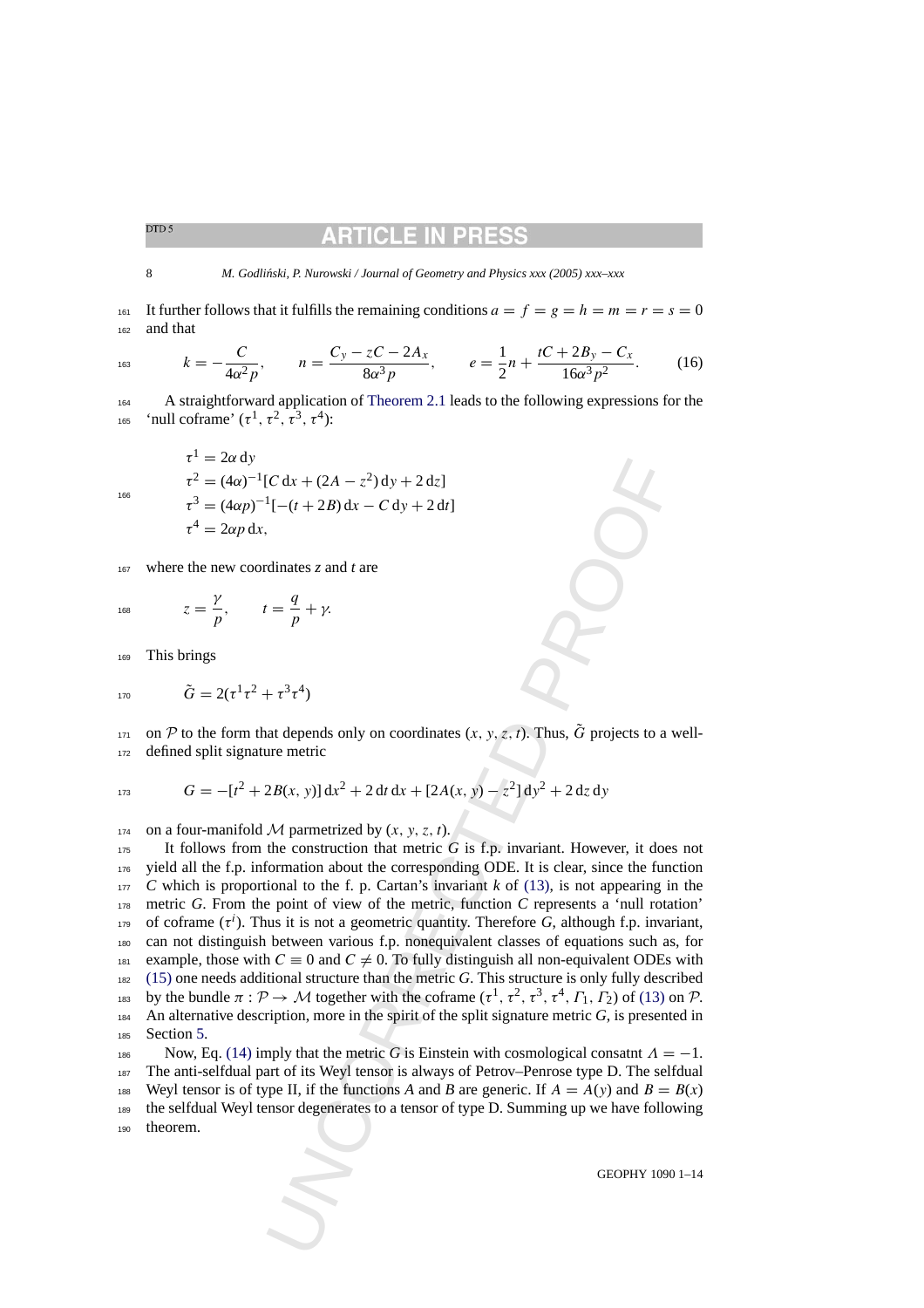<span id="page-8-0"></span><sup>191</sup> **Theorem 3.1.** *Third-order ODE*

$$
y''' = \frac{3}{2} \frac{y''^2}{y'} + A(x, y)y'^3 + C(x, y)y'^2 + B(x, y)y'
$$

<sup>193</sup> *defines*, *by virtue of Cartan's equivalence method*, *a four-dimensional split signature metric*

$$
G = -[t^2 + 2B(x, y)] dx^2 + 2 dt dx + [2A(x, y) - z^2] dy^2 + 2 dz dy
$$

<sup>195</sup> *which is Einstein*

$$
196 \hspace{1cm} Ric(G) = -G
$$

<sup>197</sup> and has Weyl tensor  $W = W^{ASD} + W^{SD}$  of Petrov type  $D + II$ , with the exception of the 198 *case*  $A = A(y)$ ,  $B = B(x)$ , *when it is of type*  $D + D$ . The metric G is invariant with respect <sup>199</sup> *to f.p. transformations of the variables of the ODE*.

#### <sup>200</sup> **4. Uniqueness of the metrics**

<sup>201</sup> In this section we prove the following theorem.

<sup>202</sup> **Theorem 4.1.** *The metrics of* Theorem 3.1 *are the unique family of metrics G*, *which* <sup>203</sup> *are defined by f.p. equivalence classes of third-order ODEs and satisfy the following three* <sup>204</sup> *conditions*.

- <sup>205</sup> *The metrics are split signature*, *Einstein*: Ric(G) = −G, *and each of them is defined on* <sup>206</sup> *four-dimensional manifold* M, *which is the base of the fibration* π : P → M.
- The family contains a metric corresponding to equation  $y''' = \frac{3}{2}$  $y^{\prime\prime 2}$ 207 • The family contains a metric corresponding to equation  $y''' = \frac{3}{2} \frac{y}{y'}$ .
- <sup>208</sup> *The tensor*

$$
\tilde{G} = \pi^* G = \mu_{ij} \theta^i \theta^j + \nu_{iA} \theta^i \Omega^A + \rho_{AB} \Omega^A \Omega^B,
$$

*on* P, when expressed by the invariant coframe  $(\theta^i, \Omega^A)$  associated with the respective *z*<sub>11</sub> *f.p. equivalence class, has the coefficients*  $\mu_{ij}$ ,  $\nu_{iA}$ ,  $\rho_{AB}$ ;  $i, j = 1, \ldots, 4$ ; A,  $B = 1, 2$ <sup>212</sup> *constant and the same for all classes of the ODEs for which G is defined*.

Cor  $W = W^{ASD} + W^{SD}$  of Petrov type  $D + H$ , with the exception<br>  $= B(x)$ , when it is of type  $D + D$ . The metric G is invariant with re<br>
ions of the variables of the ODE.<br> **the metrics**<br>
we prove the following theorem.<br>
He metri <sup>213</sup> To prove the theorem, it is enough to show the uniqueness of *G* in the simplest case of equation  $y''' = \frac{3}{2}$  $y^{\prime\prime 2}$  $_{2^{14}}$  equation  $y''' = \frac{3}{2} \frac{y}{y'}$ , and to repeat the calculations of Section 3 for a generic equation. The <sup>215</sup> following trivial proposition holds.

**Proposition 4.2.** Let  $\tilde{G}$  be a bilinear symmetric form of signature  $(+ + -0.00)$  on  $\mathcal{P}$ , <sup>217</sup> *such that for a vector field N*

$$
if \quad \tilde{G}(N, \cdot) = 0 \quad then \quad L_N \tilde{G} = 0. \tag{17}
$$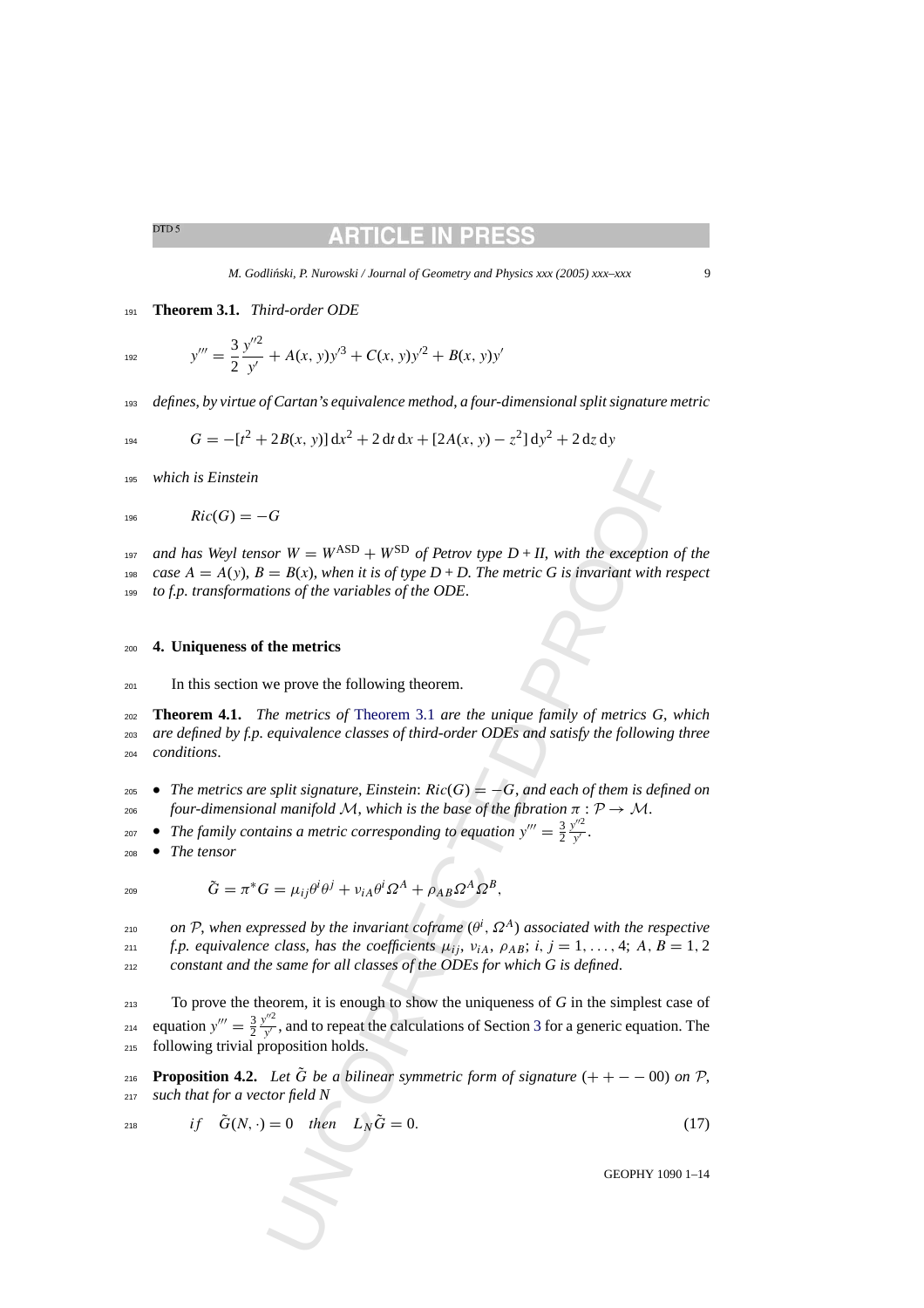*A distribution spanned by such vector fields N is integrable and defines a four-dimensional manifold* M *as a space of its integral leaves. There exists exactly one bilinear form G on*  $\mathcal{L}_{221}$  *M* with the property  $\pi$ <sup>\*</sup>*G* =  $\widetilde{G}$ , *where*  $\pi$  :  $\mathcal{P}$  → *M* is the canonical projection assigning *a point of* M *to an integral leave of the distribution*.

223 Our aim now is to find all the metrics  $\tilde{G}$  of [Proposition 4.2](#page-8-0) which, when expressed by the <sup>224</sup> coframe  $\theta^i$ ,  $\Omega^A$  (or, equivalently, by  $\tau^i$ ,  $\Gamma_A$ ), have constant coefficients. Let us consider the simplest case, corresponding to equation  $y''' = \frac{3}{2}$  $y^{\prime\prime 2}$ <sup>225</sup> simplest case, corresponding to equation  $y''' = \frac{3}{2} \frac{y}{y'}$ , for which all the invariant functions appearing in [\(7\) and \(23\)](#page-3-0) vanish. P is now the Lie group  $SO(2, 2)$ ,  $\tilde{G}$  is a form on Lie  $227$  algebra so(2, 2), the distribution spanned by the degenerate fields N is a two-dimensional subalgebra  $\mathfrak{h} \subset$  so(2, 2). Finding G is now a purely algebraic problem. In our case the basis 229 ( $\tau^i$ ,  $\Gamma_A$ ) satisfies

$$
d\tau^{1} = \Gamma_{1} \wedge \tau^{1}, \qquad d\tau^{3} = -\Gamma_{2} \wedge \tau^{3},
$$
  
\n
$$
d\tau^{2} = -\Gamma_{1} \wedge \tau^{2}, \qquad d\tau^{4} = \Gamma_{2} \wedge \tau^{4},
$$
  
\n
$$
d\Gamma_{1} = \tau^{1} \wedge \tau^{2}, \qquad d\Gamma_{2} = \tau^{4} \wedge \tau^{3},
$$
\n(18)

231 which agrees with a decomposition so(2, 2) = so(1, 2)  $\oplus$  so(1, 2). A group of transformazaz tions preserving equations (18) is  $O(1, 2) \times O(1, 2)$ , that is the intersection of the orthogonal 233 group O(2, 4) preserving the Killing form κ of so(2, 2) and the group GL(3)  $\times$  GL(3) preserving the decomposition so(2, 2) = so(1, 2)  $\oplus$  so(1, 2). Each coframe ( $\tilde{\tau}^i$ ,  $\tilde{\Gamma}_A$ ), satisfying <sup>235</sup> (18) is obtained by a linear transformation:

$$
\begin{pmatrix} \tilde{\tau}^1 \\ \tilde{\tau}^2 \\ \tilde{\Gamma}_1 \end{pmatrix} = A \begin{pmatrix} \tau^1 \\ \tau^2 \\ \Gamma_1 \end{pmatrix}, \qquad \begin{pmatrix} \tilde{\tau}^3 \\ \tilde{\tau}^4 \\ \tilde{\Gamma}_2 \end{pmatrix} = B \begin{pmatrix} \tau^3 \\ \tau^4 \\ \Gamma_2 \end{pmatrix}, \qquad A, B \in O(1, 2). \tag{19}
$$

(123) vanshi, P' is now the Lee group SO(2, 2), G' is a form on<br>
ed distribution spanned by the degenerate fields N is a two-dimensional<br>
2, 2). Finding  $\vec{G}$  is now a purely algebraic problem. In our case the t<br>  $\vec{r}$ 237 We use transformations (19) to obtain the most convenient form of the basis  $(N_1, N_2)$  of the subalgebra  $\mathfrak{h} \subset$  so(2, 2). We write down the metric  $\tilde{G}$  in the corresponding coframe <sup>239</sup>  $(\tilde{\tau}^1, \tilde{\tau}^2, \tilde{\tau}^3, \tilde{\tau}^4, \tilde{\Gamma}_1, \tilde{\Gamma}_2)$  and impose conditions (17). This conditions imply that the most general form of the metric is  $\tilde{G} = 2u\tilde{\tau}^1\tilde{\tau}^2 + 2v\tilde{\tau}^3\tilde{\tau}^4$ , where u, v are two real parameters. 241 In such case,  $[N_1, N_2] = 0$  and  $\kappa(N_1, N_1) < 0$ ,  $\kappa(N_2, N_2) < 0$ . When written in terms of <sup>242</sup> the coframe  $(\tau^i, \Gamma_A)$ ,  $\tilde{G}$  involves six real parameters u, v,  $\mu$ ,  $\phi$ , v,  $\psi$ , however it appears, 243 that only parameters u and v are essential; different choices of  $\mu$ ,  $\phi$ ,  $\nu$ ,  $\psi$  define different 244 degenerate distributions spanned by  $N_1$ ,  $N_2$  and hence spaces M are different, but metrics <sup>245</sup> *G* on them are isometric. Thus we can choose  $\tilde{G} = 2u\tau^1\tau^2 + 2v\tau^3\tau^4$ . Computing  $\tilde{G}$  for  $F = \frac{3}{2}$ <sup>246</sup>  $F = \frac{3}{2} \frac{q^2}{p}$ , we have, in a suitable coordinate system  $(x, y, z, t)$ ,

$$
G = -v[t^{2} + 2B(x, y)] dx^{2} + 2v dt dx + u[2A(x, y) - z^{2}] dy^{2} + 2u dz dy.
$$

248 Parameters  $u$ ,  $v$  can be also fixed, if we demand  $G$  to be Einstein with cosmological constant  $\Delta t = -1$ . This is only possible if  $u = 1$ ,  $v = 1$ . The the tensor field  $\tilde{G}$  defined in this way <sup>250</sup> is unique and has the form

$$
\tilde{G} = 2\tau^1\tau^2 + 2\tau^3\tau^4 = 2\Omega^2(2\theta^1 + \theta^4) + 2\theta^4(2\theta^3 + \Omega^2).
$$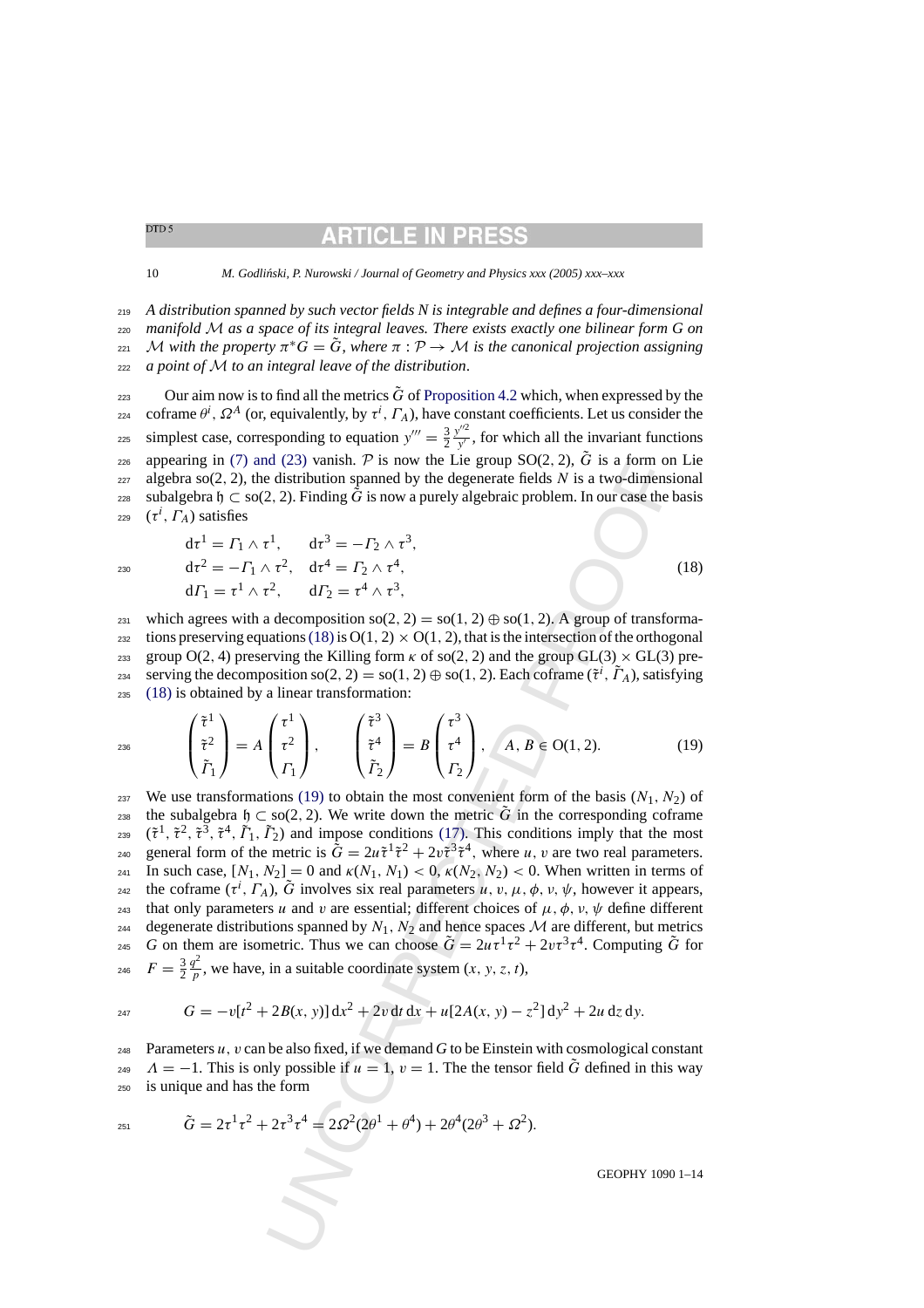### RTICLE IN PRI

*M. Godli ´nski, P. Nurowski / Journal of Geometry and Physics xxx (2005) xxx–xxx* 11

<span id="page-10-0"></span><sup>252</sup> This formula is used in the generic case explaining our choice of the coframe [\(8\)](#page-4-0) and the <sup>253</sup> metric [\(9\). T](#page-4-0)his finishes the proof of [Theorem 4.1.](#page-8-0)

#### <sup>254</sup> **5. The Cartan connection and the distinguished class of ODEs**

<sup>255</sup> Here we provide an alternative description of the f.p. equivalence class of third-order 256 ODEs corresponding to  $F = F(x, y, p, q)$  of [\(15\). W](#page-6-0)e consider a four-dimensional manifold <sup>257</sup> M parametrized by  $(x, y, z, t)$ . Then the geometry of a f.p. equivalence class of ODEs [\(15\)](#page-6-0) <sup>258</sup> is in one to one correspondence with the geometry of a class of coframes

$$
\tau_0^1 = dy
$$
\n
$$
\tau_0^2 = \frac{1}{2} [C dx + (2A - z^2) dy + 2 dz]
$$
\n
$$
\tau_0^3 = \frac{1}{2} [-(t + 2B) dx - C dy + 2 dt]
$$
\n
$$
\tau_0^4 = dx,
$$
\n(20)

260 on  $M$  given modulo a special  $SO(2, 2)$  transformation

 $\setminus$  $\mathbf{I}$  $\mathbf{I}$  $\mathbf{I}$ 

$$
\tau_0^i \mapsto \tau^i = h^i_j \tau_0^j, \quad \text{where} \quad (h^i_j) = \begin{pmatrix} 2\alpha & 0 & 0 & 0 \\ 0 & (2\alpha)^{-1} & 0 & 0 \\ 0 & 0 & (2\alpha p)^{-1} & 0 \\ 0 & 0 & 0 & 2\alpha p \end{pmatrix}.
$$
 (21)

y (x, y, z, t). Then the geometry of a t, p. equivalence class of ODE<br>
respondence with the geometry of a class of coframes<br>  $x + (2A - z^2) dy + 2 dz$ <br>  $+ 2B) dx - C dy + 2 dt$ <br>
llo a special SO(2, 2) transformation<br>  $h^i_j r_0^j$ , where  $(h$ <sup>262</sup> The Cartan equivalence method applied to the question if two coframes (20) are trans-<sup>263</sup> formable to each other via (21) gives the full system of invariants of this geometry. These <sup>264</sup> invariants consist of (i) a fibration  $\pi$ :  $\mathcal{P} \rightarrow \mathcal{M}$  of Section 3, which now becomes a Cartan 265 bundle  $\mathcal{H} \to \mathcal{P} \to \mathcal{M}$  with the two-dimensional structure group  $\mathcal{H}$  generated by  $h^i_j$ , and (ii) 266 of an so(2, 2)-valued Cartan connection ω described by the coframe (τ<sup>1</sup>, τ<sup>2</sup>, τ<sup>3</sup>, τ<sup>4</sup>, Γ<sub>1</sub>, Γ<sub>2</sub>)  $267$  of [\(13\)](#page-5-0) on P. Explicitely, the connection ω is given by

$$
\omega_j^i = \begin{pmatrix}\n-\frac{1}{2}(T_1 + T_2 + \tau^4) & 0 & \tau^1 & -\frac{1}{2}\tau^4 \\
0 & \frac{1}{2}(T_1 + T_2 + \tau^4) - T_2 + \tau^3 - \frac{1}{2}\tau^4 & -\frac{1}{2}\tau^2 \\
\frac{1}{2}\tau^2 & \frac{1}{2}\tau^4 & \frac{1}{2}(T_1 - T_2 - \tau^4) & 0 \\
T_2 - \tau^3 + \frac{1}{2}\tau^4 & -\tau^1 & 0 & \frac{1}{2}(-T_1 + T_2 + \tau^4)\n\end{pmatrix}.
$$

To see that this is an so(2, 2) connection it is enough to note that  $g_{ij}\omega_k^j + g_{kj}\omega_i^k = 0$  with  $270$  the matrix  $g_{ij}$  given by

$$
g_{ij} = \begin{pmatrix} 0 & 1 & 0 & 0 \\ 1 & 0 & 0 & 0 \\ 0 & 0 & 0 & 1 \\ 0 & 0 & 1 & 0 \end{pmatrix}.
$$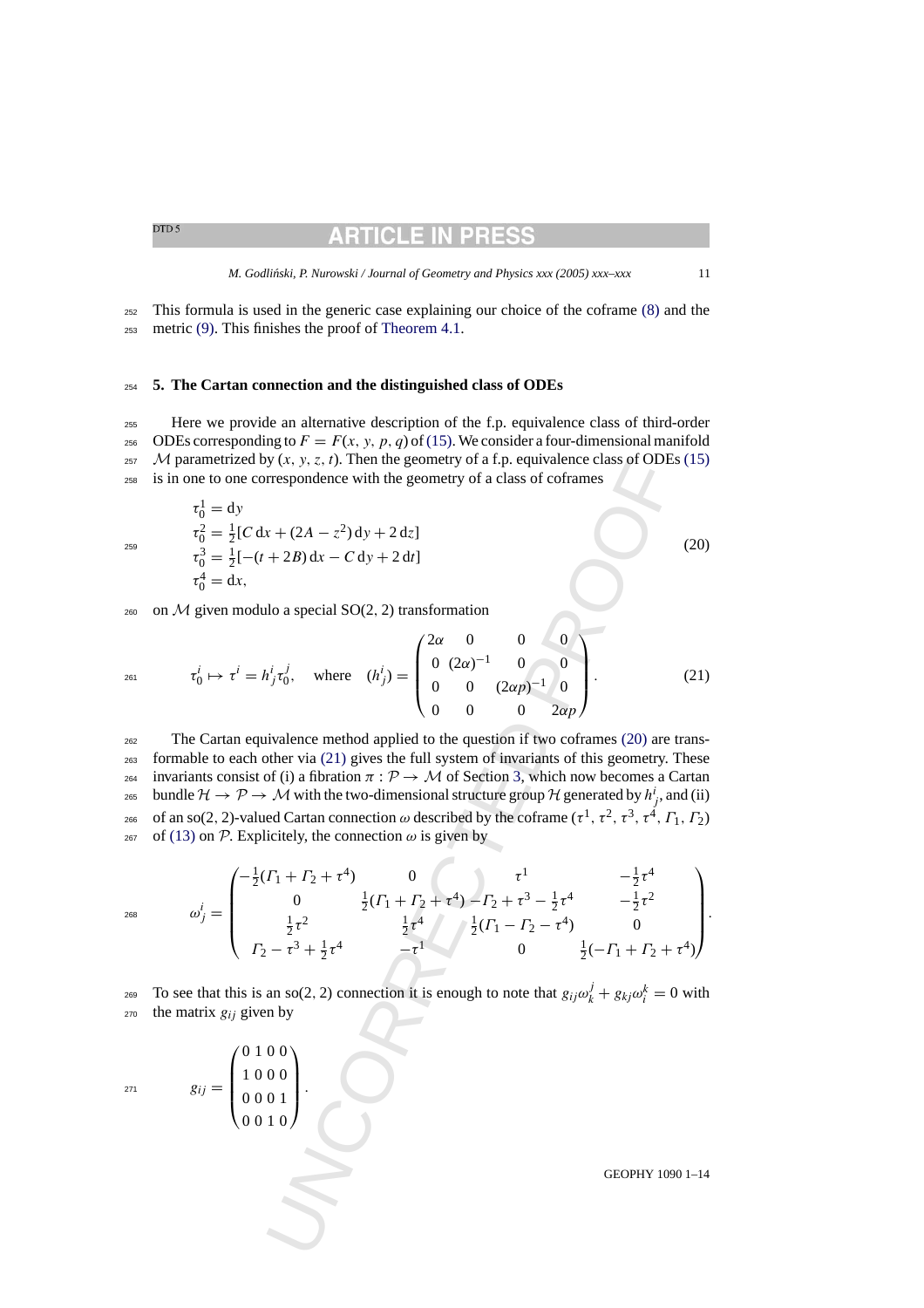## RTICLE IN PRI

12 *M. Godliński, P. Nurowski / Journal of Geometry and Physics xxx (2005) xxx–xxx* 

<sup>272</sup> Now, Eqs [\(13\)](#page-5-0) are interpreted as the requirement that the curvature

$$
273 \hspace{1cm} \Omega = d\omega + \omega \wedge \omega
$$

274 of this connection  $\omega$  has a very simple form

#### $\Omega =$  $\sqrt{ }$  $\parallel$  $-\frac{1}{2}k$  0 0 0 0  $\frac{1}{2}k \frac{1}{2}(-k+n-2e) - \frac{1}{4}n$  $\frac{1}{4}n$  0 0 0  $\frac{1}{2}(k-n+2e)$  0 0 0  $\setminus$  $\begin{array}{c} \hline \end{array}$ 275  $\Omega = \begin{bmatrix} 0 & \frac{1}{2} \kappa & \frac{1}{2} (-\kappa + \mu - 2\epsilon) - \frac{1}{4} \mu \\ 1 & 0 & 0 \\ 0 & 0 & 0 \end{bmatrix} \tau^1 \wedge \tau^4,$

<sup>276</sup> where *n*, *e* and *k* are given by (16). The connection ω and its curvature  $\Omega$  yields all the f.p.  $277$  information of the equation corresponding to (15). In particular, all the equations with  $k =$  $278$   $n = e = 0$  are f.p. equivalent, all having the vanishing curvature of their Cartan connection  $279$  (i)

280 It is interesting to search for a split signature 4-metric *H* for which the connection  $\omega$  is <sup>281</sup> the Levi–Civita connection. The general form of such metric is

$$
H = g_{ij}T^iT^j,
$$

283 where  $(T^1, T^2, T^3, T^4)$  are four linearly independent 1-forms on P which staisfy

$$
dT^i + \omega_j^i \wedge T^j = 0. \tag{22}
$$

<sup>285</sup> Thus, for such *H* to exist, the 1-forms  $(T^1, T^2, T^3, T^4)$  must also satisfy the integrability <sup>286</sup> conditions of (22),

$$
2^{87} \hspace{1.5cm} \Omega^{i}{}_{j} \wedge T^{j} = 0,
$$

UNCORRECTED PROOF 288 which are just the Bianchi identities for  $\omega$  to be the Levi-Civita connection of metric *H*. These identities provide severe algebraic constraints on the possible solutions  $(T<sup>i</sup>)$ . Using 290 them, under the assumption that  $C(x, y) \neq 0$  in the considered region of P, we found all <sup>291</sup> (T<sup>*i*</sup>)s satisfying (22). Thus, with every triple  $C \neq 0, A, B$  corresponding to an ODE given 292 by *F* of [\(15\), w](#page-6-0)e were able to find a split signature metric *H* for which connection  $\omega$  is the Levi–Civita connection. Surprisingly, given A, B and  $C \neq 0$  the general solution for  $(T^i)$ <sup>294</sup> involves four *free* real functions. Two of these functions depend on six variables and the <sup>295</sup> other two depend on two variables. Thus, each f.p. equivalence class of ODEs representd by 296 *F* of [\(15\)](#page-6-0) defines a large family of split signature metrics H for which  $\omega$  is the Levi–Civita  $_{297}$  connection.<sup>1</sup> Writing down the explicit formulae for these metrics is easy, but we do not <sup>298</sup> present them here, due to their ugliness and due to the fact that, regardless of the choice of <sup>299</sup> the four free functions, they never satisfy the Einstein equations. The proof of this last fact  $\delta$  is based on lengthy calculations using the explicit forms of the general solutions for  $(T^i)$ .

 $<sup>1</sup>$  The four-manifold on which each of these metrics resides is the leaf space of the two-dimensional integrable</sup> distribution on  $P$  which anihilates forms  $(T^1, T^2, T^3, T^4)$ .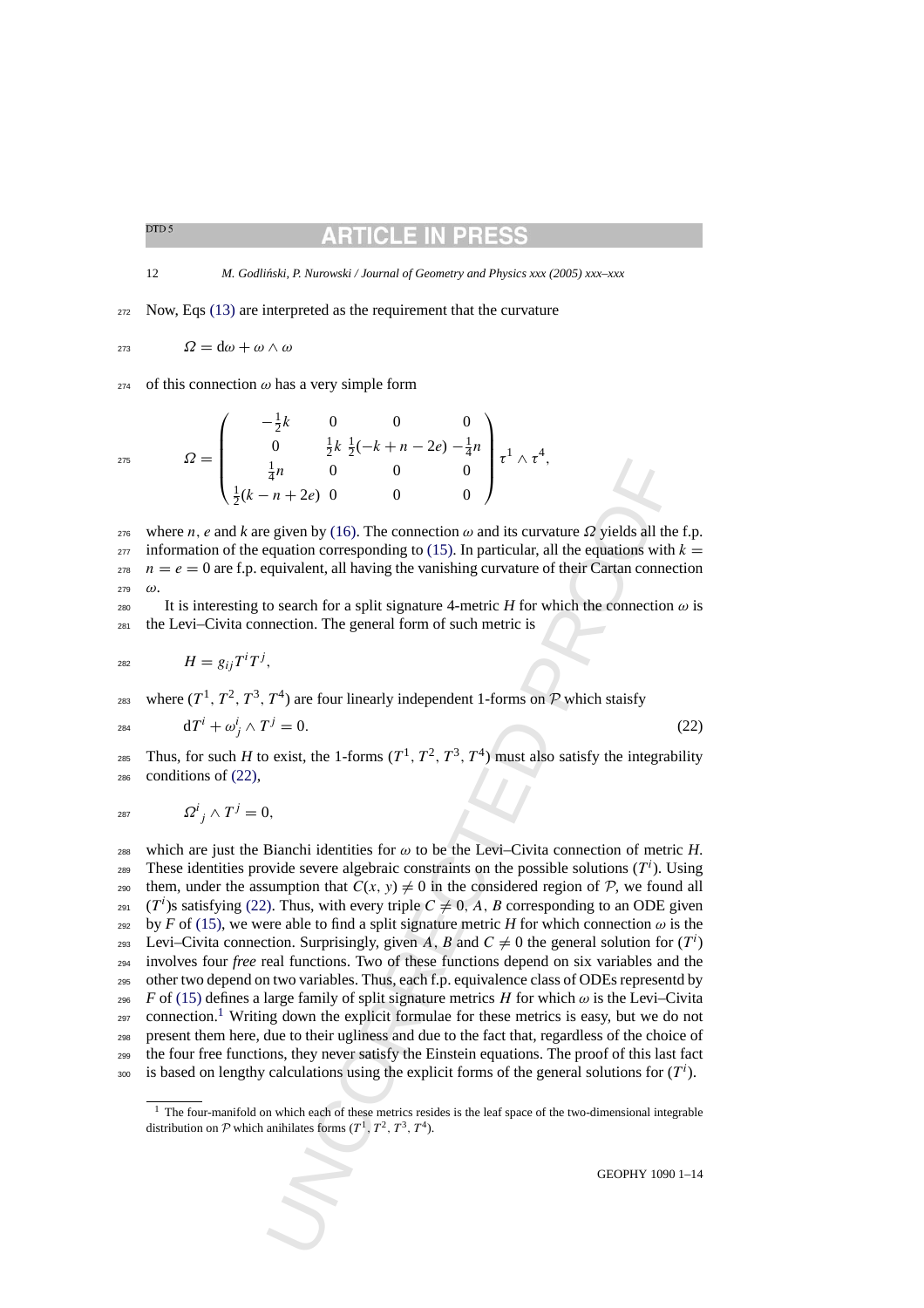### **ARTICLE IN PRESS**

*M. Godliński, P. Nurowski / Journal of Geometry and Physics xxx (2005) xxx–xxx* 13

### <span id="page-12-0"></span><sup>301</sup> **Acknowledgement**

302 This research was supported by the KBN grant 2 P03B 12724.

### <sup>303</sup> **Appendix A**

In this appendix we give the formulae for the differentials of the transformed Cartan invariant coframe  $(\tau^1, \tau^2, \tau^3, \tau^4, \Gamma_1, \Gamma_2)$  on  $\mathcal{P}$ . These are:

$$
d\tau^{1} = \Gamma_{1} \wedge \tau^{1} + \frac{1}{2}c\Gamma_{1} \wedge \tau^{4} - \frac{1}{2}c\Gamma_{2} \wedge \tau^{4} + \frac{1}{2}f\tau^{4} \wedge \tau^{1} - \frac{1}{2}a\tau^{4} \wedge \tau^{2} + \frac{1}{2}a\tau^{4} \wedge \tau^{3},
$$
\n(23a)

$$
d\tau^{2} = \frac{1}{4}l\Gamma_{1} \wedge \tau^{1} + \left(\frac{1}{4}r - 1\right)\Gamma_{1} \wedge \tau^{2} - \frac{1}{4}r\Gamma_{1} \wedge \tau^{3} - \left(\frac{1}{4}l + \frac{1}{2}s\right)\Gamma_{1} \wedge \tau^{4}
$$

$$
- \frac{1}{4}l\Gamma_{2} \wedge \tau^{1} - \frac{1}{4}r\Gamma_{2} \wedge \tau^{2} + \frac{1}{4}r\Gamma_{2} \wedge \tau^{3} + \left(\frac{1}{4}l + \frac{1}{2}s\right)\Gamma_{2} \wedge \tau^{4}
$$

$$
+ \frac{1}{4}m\tau^{2} \wedge \tau^{1} - \frac{1}{4}m\tau^{3} \wedge \tau^{1} - \frac{1}{2}n\tau^{4} \wedge \tau^{1} + \frac{1}{2}a\tau^{3} \wedge \tau^{2}
$$

$$
+ \left(\frac{1}{4}m - \frac{1}{2}f + b\right)\tau^{4} \wedge \tau^{2} + \left(\frac{1}{2}f - \frac{1}{4}m\right)\tau^{4} \wedge \tau^{3}, \tag{23b}
$$

ant coframe 
$$
(\tau^1, \tau^2, \tau^3, \tau^4, \Gamma_1, \Gamma_2)
$$
 on *P*. These are:  
\n
$$
d\tau^1 = \Gamma_1 \wedge \tau^1 + \frac{1}{2}c\Gamma_1 \wedge \tau^4 - \frac{1}{2}c\Gamma_2 \wedge \tau^4 + \frac{1}{2}f\tau^4 \wedge \tau^1 - \frac{1}{2}a\tau^4 \wedge \tau^2 + \frac{1}{2}a\tau^4 \wedge \tau^3,
$$
\n(23a)  
\n
$$
d\tau^2 = \frac{1}{4}l\Gamma_1 \wedge \tau^1 + \left(\frac{1}{4}r - 1\right)\Gamma_1 \wedge \tau^2 - \frac{1}{4}r\Gamma_1 \wedge \tau^3 - \left(\frac{1}{4}l + \frac{1}{2}s\right)\Gamma_1 \wedge \tau^4
$$
\n
$$
- \frac{1}{4}l\Gamma_2 \wedge \tau^1 - \frac{1}{4}r\Gamma_2 \wedge \tau^2 + \frac{1}{4}r\Gamma_2 \wedge \tau^3 + \left(\frac{1}{4}l + \frac{1}{2}s\right)\Gamma_2 \wedge \tau^4
$$
\n
$$
+ \frac{1}{4}m\tau^2 \wedge \tau^1 - \frac{1}{4}m\tau^3 \wedge \tau^1 - \frac{1}{2}n\tau^4 \wedge \tau^1 + \frac{1}{2}a\tau^3 \wedge \tau^2
$$
\n
$$
+ \left(\frac{1}{4}m - \frac{1}{2}f + b\right)\tau^4 \wedge \tau^2 + \left(\frac{1}{2}f - \frac{1}{4}m\right)\tau^4 \wedge \tau^3,
$$
\n(23b)  
\n
$$
d\tau^3 = \frac{1}{4}l\Gamma_1 \wedge \tau^1 + \left(c + \frac{1}{4}r\right)\Gamma_1 \wedge \tau^2 - \left(c + \frac{1}{4}r\right)\Gamma_1 \wedge \tau^3
$$
\n
$$
- \left(\frac{1}{4}l + \frac{1}{2}s\right)\Gamma_1 \wedge \tau^4 + \frac{1}{4}l\Gamma_2 \wedge \tau^1 - \left(c + \frac{1}{4}r\right)\Gamma_2 \wedge \tau^2
$$
\n
$$
+ \left(c +
$$

$$
d\tau^4 = +\frac{1}{2}c\Gamma_1 \wedge \tau^4 + \left(1 - \frac{1}{2}c\right)\Gamma_2 \wedge \tau^4 + \frac{1}{2}f\tau^4 \wedge \tau^1 - \frac{1}{2}a\tau^4 \wedge \tau^2 + \frac{1}{2}a\tau^4 \wedge \tau^3,
$$
\n(23d)